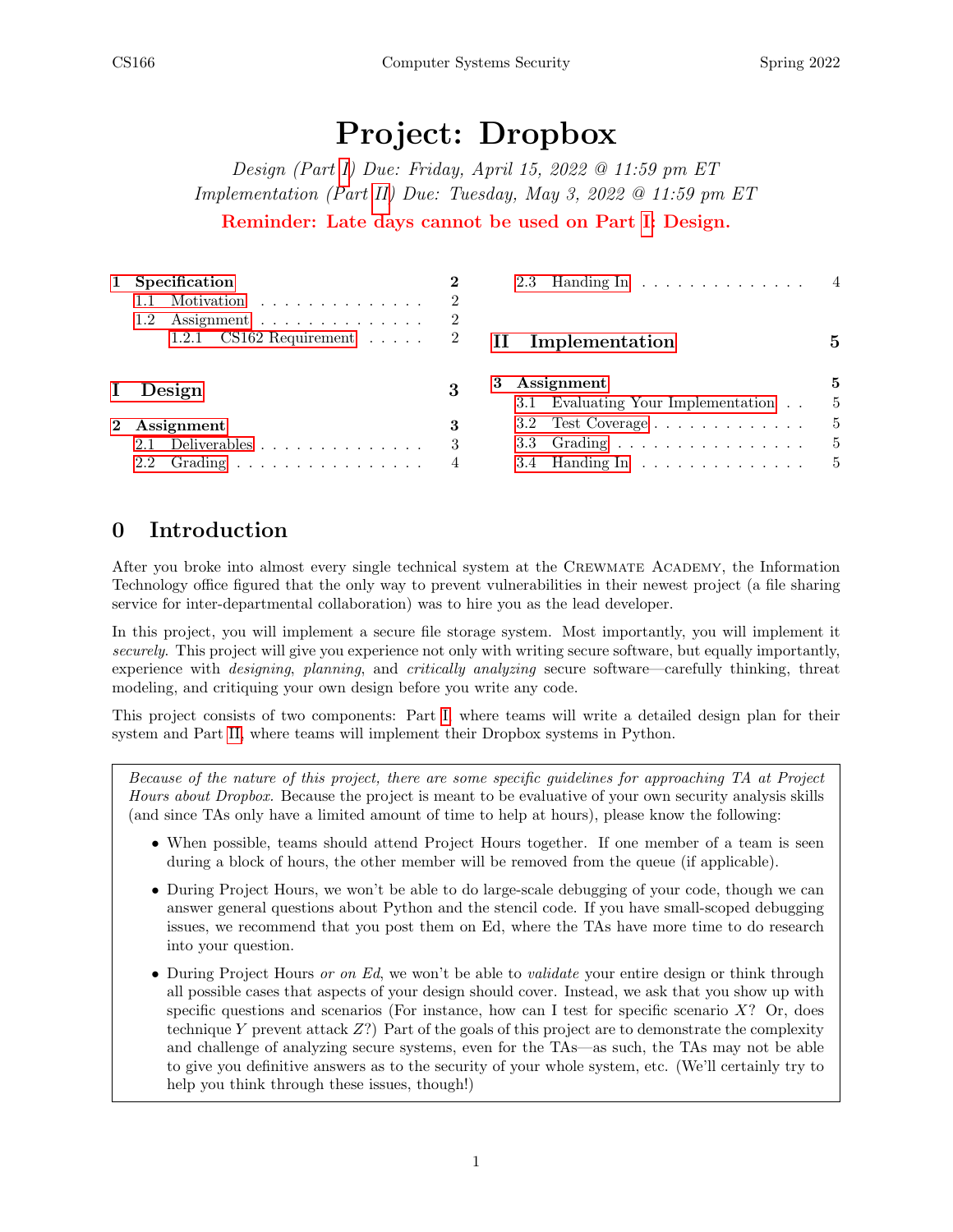## <span id="page-1-0"></span>1 Specification

Heads up! The section below is a quick introduction to the project, but the majority of the specification can be found at the CS166 Dropbox Wiki at http://cs.brown.edu/courses/csci1660/ [dropbox-wiki/](http://cs.brown.edu/courses/csci1660/dropbox-wiki/) . The online documentation is the canonical source of information on this project, so make sure you read the wiki to learn about the main requirements.

#### <span id="page-1-1"></span>1.1 Motivation

When you're developing software, you naturally trust the systems that you are working on—whether it's your computer, the VM that runs your CS166 machine, the Computer Science department machines, etc—to not act maliciously. For instance, when you save files on your local computer or upload a file to, say, Google Drive, you trust that there aren't any attackers on your machine, that your hard drive won't start flipping random bits, and so on.

In the real world, these kinds of trust assumptions may not be reasonable or valid. In industry, where companies delegate computation to third-party resources all the time, trusting in one of those companies implies trust in the third-party resources. However, if you're dealing with particularly sensitive information, it may be unreasonable to keep expanding your circle of trust.

One solution is to simply avoid outsourcing any resources and maintain physical and technical control over every system you use. However, this may not be cost-efficient or practical. For example, it may not be feasible for a company to maintain physical control over a secured data center, and so that company might outsource their cloud storage to a third-party provider. However, it may be feasible for that company to access a small, secure amount of trusted storage space, and somehow devise a way to combine both types of trusted and untrusted storage to create a overall secure system. In this project, you will architect a secure system that does exactly this.

#### <span id="page-1-2"></span>1.2 Assignment

You will write a client for a file storage service. The client must implement eight operations—CreateUser, AuthenticateUser, UploadFile, DownloadFile, AppendFile, ShareFile, ReceiveFile, RevokeFile.

Users of the client will provide their username and password to authenticate themselves to the service. Once authenticated, users will use the client to upload new files (and identify them with a filename chosen by the user) and download previously uploaded files from the server. Users may also modify the contents of their files by uploading a file with the same name as another file previously uploaded. Users will also use the client to share files with other users (as well as revoke permissions from previously shared files) and download files shared to them by other users.

To implement this functionality, your client will have access to two servers: dataserver, which is an untrusted data storage server which can store arbitrary data; and keyserver, which is a trusted public key server.

Using only these two servers, you will implement the functions above in such a way that your client ensures confidentiality and integrity of files that are stored on the server.

Finally, users are not guaranteed to be online between invocations of calls (nor are they guaranteed to be using the same machine!), and thus your client must be *stateless*. This means that your client may not rely on local storage or global variables to provide its security guarantees—if the client is restarted, it must be able to pick up where it left off given only a username and password.

#### <span id="page-1-3"></span>1.2.1 CS162 Requirement

CS162 students must satisfy an additional performance requirement on UploadFile which allows for *efficient* updates. This requirement is detailed in the wiki.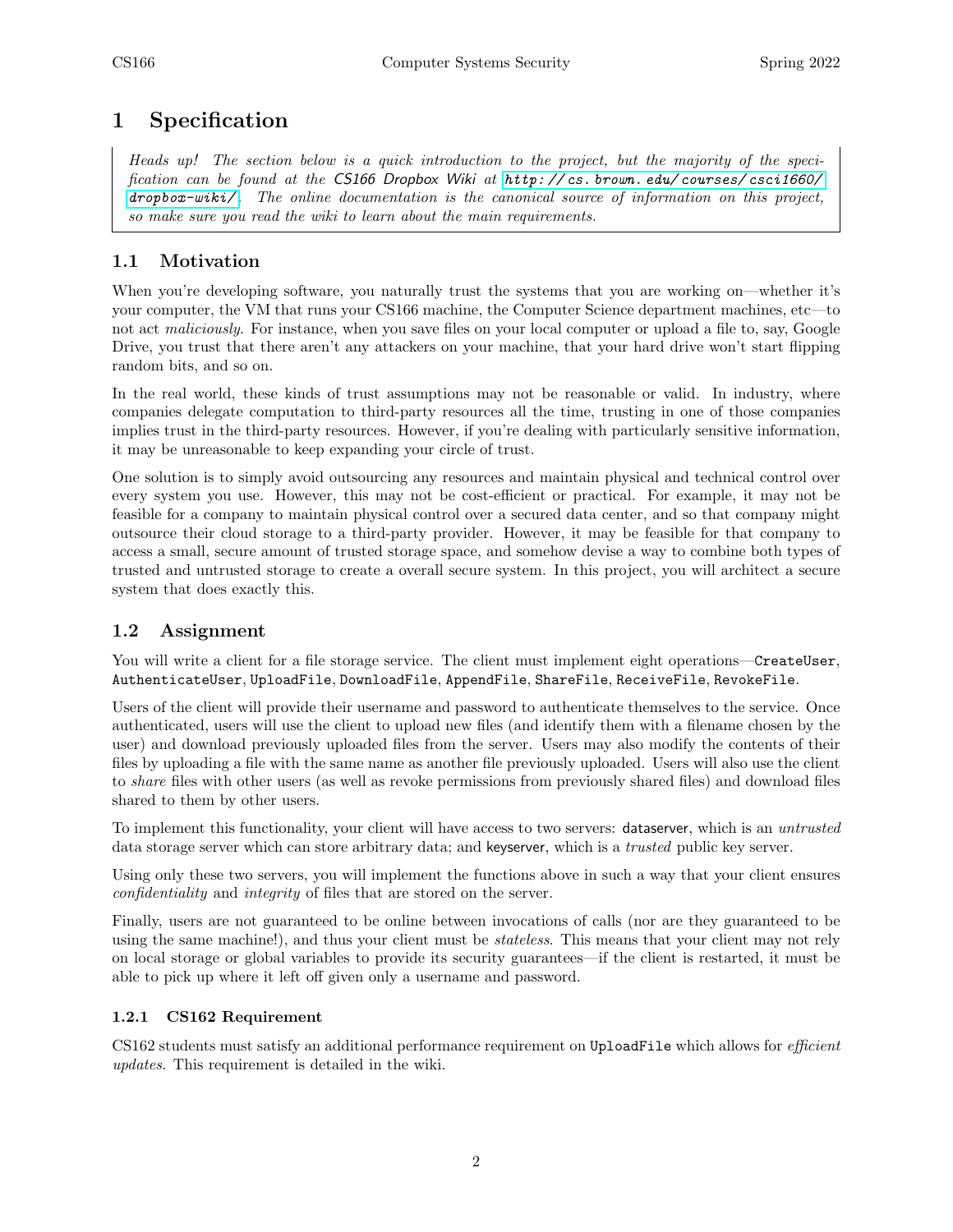## <span id="page-2-0"></span>Part I

# Design

## <span id="page-2-1"></span>2 Assignment

Critical parts of creating real-world, secure software are careful, thoughtful design and crisp, precise, written analysis of the security of your system. This first phase reinforces this notion—in this phase, you write a detailed design document for your client implementation.

There are intentionally many elements of the client whose implementation is highly-dependent on your overall design. This project is designed to give you a chance to do some critical thinking about security design in a broad sense—we're not just trying to test your ability to pick a strong hash function or avoid path escaping vulnerabilities. We encourage you to do lots of brainstorming with your partner, and consider many possible designs.

If you do the design phase right, you will likely find writing your design document the most difficult aspect of this project—implementation might take longer, but it will be much easier if you're confident in your outlined design.

#### <span id="page-2-2"></span>2.1 Deliverables

Your design document must include the following sections:

- System overview. Summarize the design of your client (maximum 4 pages, plus an optional 2 pages of diagrams).
	- Any major design choices should be explained in such a way that a fellow CS166 student could implement a client that achieves a grade similar to your client just by reading your design document. (Clear, concise, precise writing is the goal here.) At a minimum, you should address:
		- ∗ How users are "authenticated"
		- ∗ How files are stored on the dataserver
		- ∗ How your design allows AppendFile to meet its efficiency requirements
		- ∗ (CS162 only) How your design allows UploadFile to meet its efficiency requirements
		- ∗ How files are shared with other users (that is, how ShareFile and ReceiveFile work)
		- ∗ How previously shared files are revoked, including revocation by the root user of direct subtrees in the sharing tree
	- We encourage you to include system diagrams if it makes sense for your design.
- Security analysis. Present at least four and at most five concrete attacks that an adversary may conduct against the system and explain how your specific design protects against each attack. You will be graded on the four analyses which provide you the most credit—and a particularly good set of five analyses may earn a small amount of extra credit at the final deadline.
	- You should make sure your attacks cover different aspects of your system design. (That is, don't provide four attacks that all concern file storage, but no attacks involving sharing or revocation.)
	- Do not include any of the following kinds of attacks:
		- ∗ Breach of confidentiality of unencrypted data
		- ∗ Breach of integrity of unauthenticated data
		- ∗ Attacks involving the leakage of the length of a filename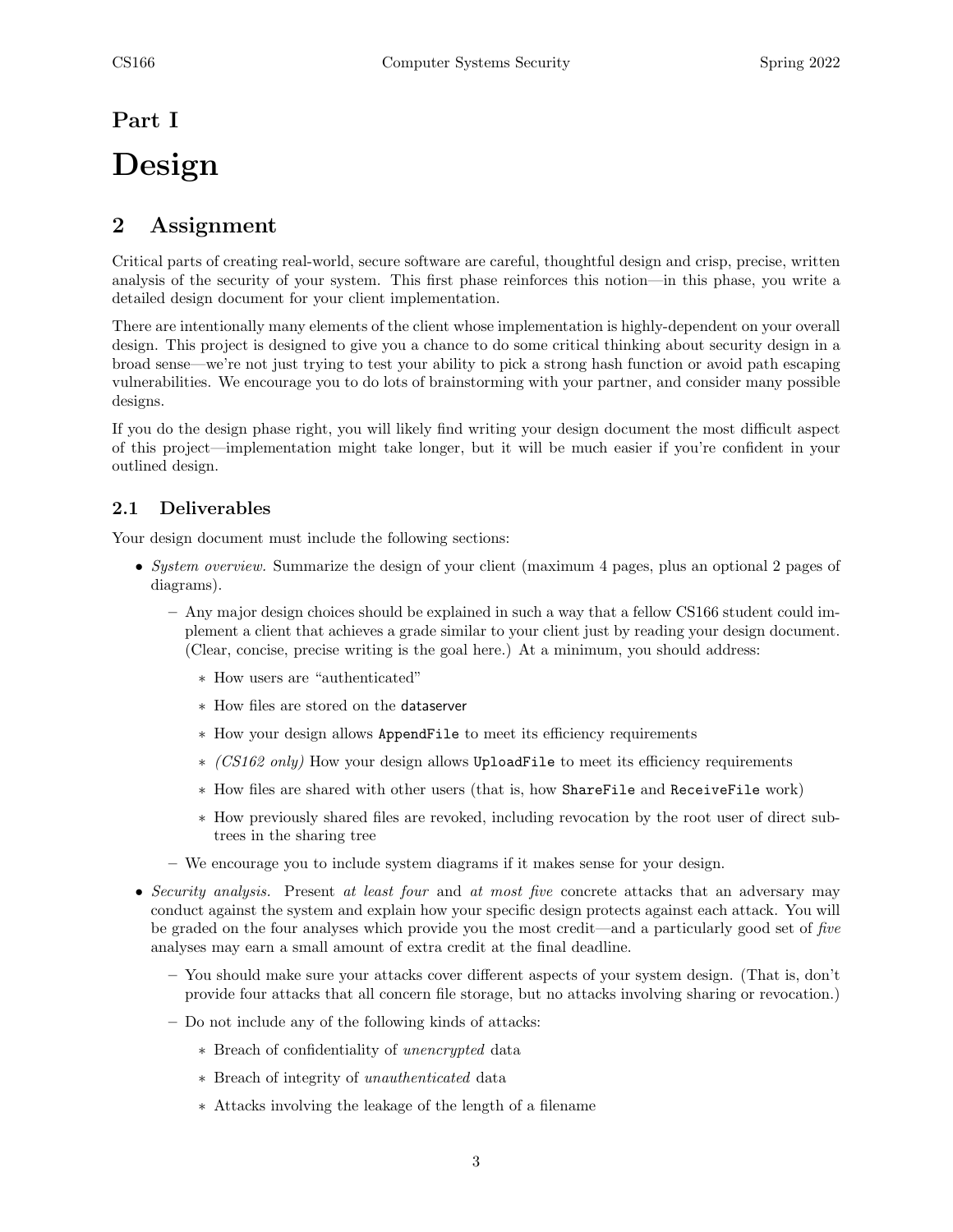- $-$  *Example:* "After user A shares a file with user B and later revokes access, user B may try to call ReceiveFile again to regain access to the file. To prevent a revoked user from regaining access this way, our design..." This analysis is satisfactory because it describes a concrete attack that can be derived from the provided security definitions and function specification. (To be clear, your analysis may not include this example described here.)
- The attacks you describe must have a security consequence and cannot simply be a bug. That is, your proposed attacks must result in an attacker breaking confidentiality or integrity guarantees or executing an unprivileged action.

You do not need to describe how you will implement any networking-related components (such as how file data is transferred from client-to-server), since those are outside the scope of the project and are abstracted away in the support code.

Additionally, your design document does not need to be formal (that is, you may use bullet points when describing your service's design).

#### <span id="page-3-0"></span>2.2 Grading

You will submit your design document twice. The initial draft of your design document is due at the Design due date (Friday, April 15, 2022 @ 11:59 pm ET) and will be graded on completion of each of the sections. (While you will not receive any written feedback at the completion checkpoint, the completion checkpoint is worth 5% of the final grade on this project.)

By the Implementation due date (Tuesday, May 3, 2022 @ 11:59 pm ET), you must update your Design document to reflect any changes in your implementation design and submit your document again—this version of the document will be much more closely graded, and is worth an estimated 15% of the final grade on this project. (This weight is subject to change.)

#### <span id="page-3-1"></span>2.3 Handing In

You should hand in your design document as a PDF on Gradescope. Only **one** partner should hand in the PDF—you must use the team selection dropdown in Gradescope to select your partner's name when you hand in. (A deduction may be applied if more than one partner from a team hands in or the team is not correctly selected on Gradescope.)

At the top of all of the pages of your document (i.e. in the header), you should *clearly mark whether or not* the team includes at least one CS162 student (which means you must complete the CS162 requirements for the design document).